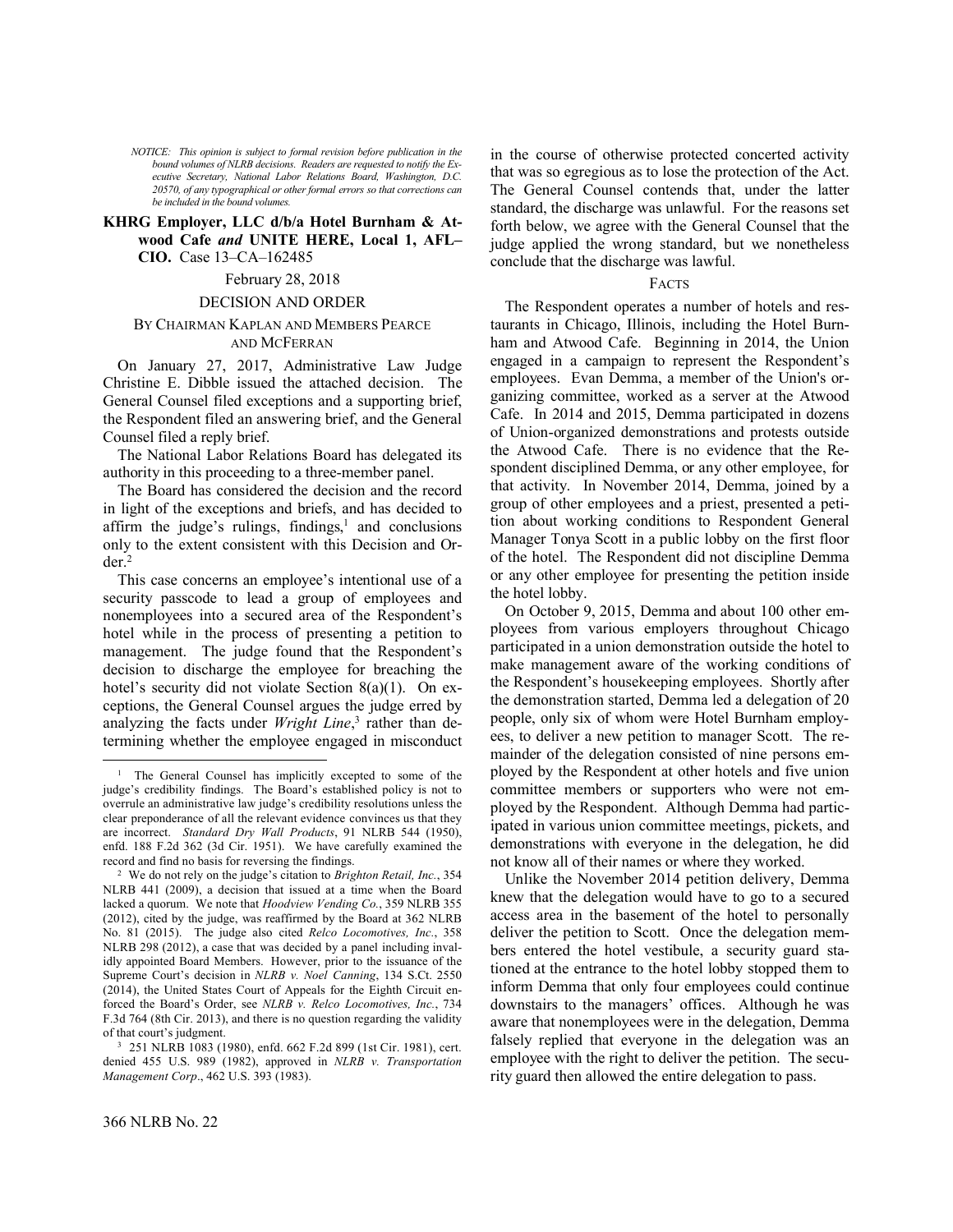-

l

The delegation walked through the main lobby and down a flight of stairs to a locked door; beyond the locked door were the managers' offices, employee break room, and kitchen. In this secured area, the Respondent stores cash, corporate checks, personnel files, guests' contracts, and financial reporting papers, and employees store personal items. To gain access to the secured area, Demma had to enter a security passcode on a keypad. Once inside, Demma led the delegation to manager Scott's office. Because Scott's office was very small, only Demma and a few of the protestors were able to squeeze into it. The rest were left unattended outside. Scott informed Demma that they could not all enter her office. At that point, Demma and one other employee presented the petition to Scott and asked for a response within a week. Scott responded that she would read the petition and get back to him. In the process of leaving the secured area, the delegation passed several employees in the employee break room. The whole sequence of events took approximately 5 to 10 minutes, and the group was in the secured area for approximately 2 minutes. At all times, the delegation was quiet and non-disruptive.

On October 10, Restaurant General Manager Damien Palladino began an investigation into the delegation's entry into the secured area. During this time, several employees, including three employees who were in the break room at the time, emailed Demma and management to voice their displeasure at the presence of nonemployees in the secured area.<sup>4</sup> The investigation resulted in Demma's suspension on October 15 and discharge on October 22 for committing a "serious security breach."

### ANALYSIS

whether the conduct is so egregious as to take it outside the protection of the Act . . . .") (footnote omitted). To answer this question, the Board balances employees' right to engage in concerted activity, allowing some leeway for impulsive behavior, against employers' right to maintain order and respect. *Piper Realty Co.*, 313 NLRB 1289, 1290 (1994); *NLRB v. Thor Power Tool Co.*, 351 F.2d 584, 587 (7th Cir. 1965), enfg. 148 NLRB 1379  $(1964)^5$ 

Applying the appropriate standard to the facts presented, we find that Demma's actions on October 9 lost the protection of the Act. While the delegation's action was not disruptive, the dispositive point is that it advanced to the secure area only because Demma misrepresented to the security guard that the delegation consisted only of employees and the delegation was able to enter the secure area only because Demma used the passcode to provide the group unauthorized access.<sup>6</sup> Demma thereby

There is no dispute that the delivery of the petition by employees constituted protected concerted activity. The Respondent maintains that it discharged Demma for using the passcode to admit nonemployees to the secured area, which occurred while the delegation was delivering the petition. When, as here, an employer defends a discharge based on employee misconduct that is a part of the res gestae of the employee's protected concerted activity, the employer's motive is not at issue. Instead, such discharges are considered unlawful unless the misconduct at issue was so egregious as to lose the protection of the Act. See, e.g., *Consumers Power Co.*, 282 NLRB 130, 132 (1986) ("[W]hen an employee is discharged for conduct that is part of the res gestae of protected concerted activities, the relevant question is

<sup>4</sup> The record contains other instances of nonemployee access to the secured area, including by third-party vendors and family members of employees. There is no evidence that any of these individuals gained access to the secured area through misrepresentation.

<sup>&</sup>lt;sup>5</sup> The judge correctly found that the Board's four-factor analysis set forth in *Atlantic Steel Co.*, 245 NLRB 814, 816 (1979), is ill-suited to determining whether an employee has lost the Act's protection by conduct that does not occur during a workplace conversation with a supervisor or manager. See generally *Triple Play Sports Bar & Grille*, 361 NLRB 308, 310-311 (2014) (discussing limits of *Atlantic Steel* analysis), enfd. 629 Fed.Appx. 33 (2d Cir. 2015). However, contrary to the judge, this does not mean that the mixed motivation *Wright Line* test applies. The Respondent's motive is still not at issue, and we look to the totality of circumstances to determine whether the employee's misconduct was so egregious as to forfeit the Act's protection. See *Honda of America Mfg*., 334 NLRB 746, 749 (2001) (language in newsletters "was so offensive as to render the otherwise protected newsletters unprotected").

<sup>6</sup> Although the Board has found that an employer that has previously condoned similar behavior can negate the egregiousness of an employee's misconduct, see *Pier Sixty, LLC*, 362 NLRB No. 59, slip op. at 2–3 (2015) (evaluating whether the employer had previously condoned offensive language similar to that used by employee discharged for using obscene and vulgar language), enfd. 855 F.3d 115 (2d Cir. 2017), Demma's actions are in marked contrast with other instances in which nonemployees gained access to the secured area. For example, although certain of the Respondent's vendors regularly accessed the secured area, the record establishes that the Respondent had provided those vendors with the keypad code, the Respondent had preexisting relationships with those vendors, and the vendors typically sent the same delivery people so the Respondent was familiar with them. Similarly, although employees' family members occasionally accessed the secured area in order to meet employees, it is undisputed that the Respondent and other employees knew those family members and thus could easily identify them if necessary. By contrast, in this case, Demma provided access to a significant number of nonemployees whom he only vaguely knew from union committee meetings, pickets, and demonstrations, which presented a materially greater risk to the Respondent's property and personnel alike. Further, as described, Demma facilitated this breach of the secured area only by misrepresenting the nonemployees' status to the Respondent's security personnel.

In Chairman Kaplan's view, Demma's use of his security passcode to gain unpermitted entry for nonemployees to the secured area, standing alone, is sufficiently egregious misconduct to warrant loss of statutory protection.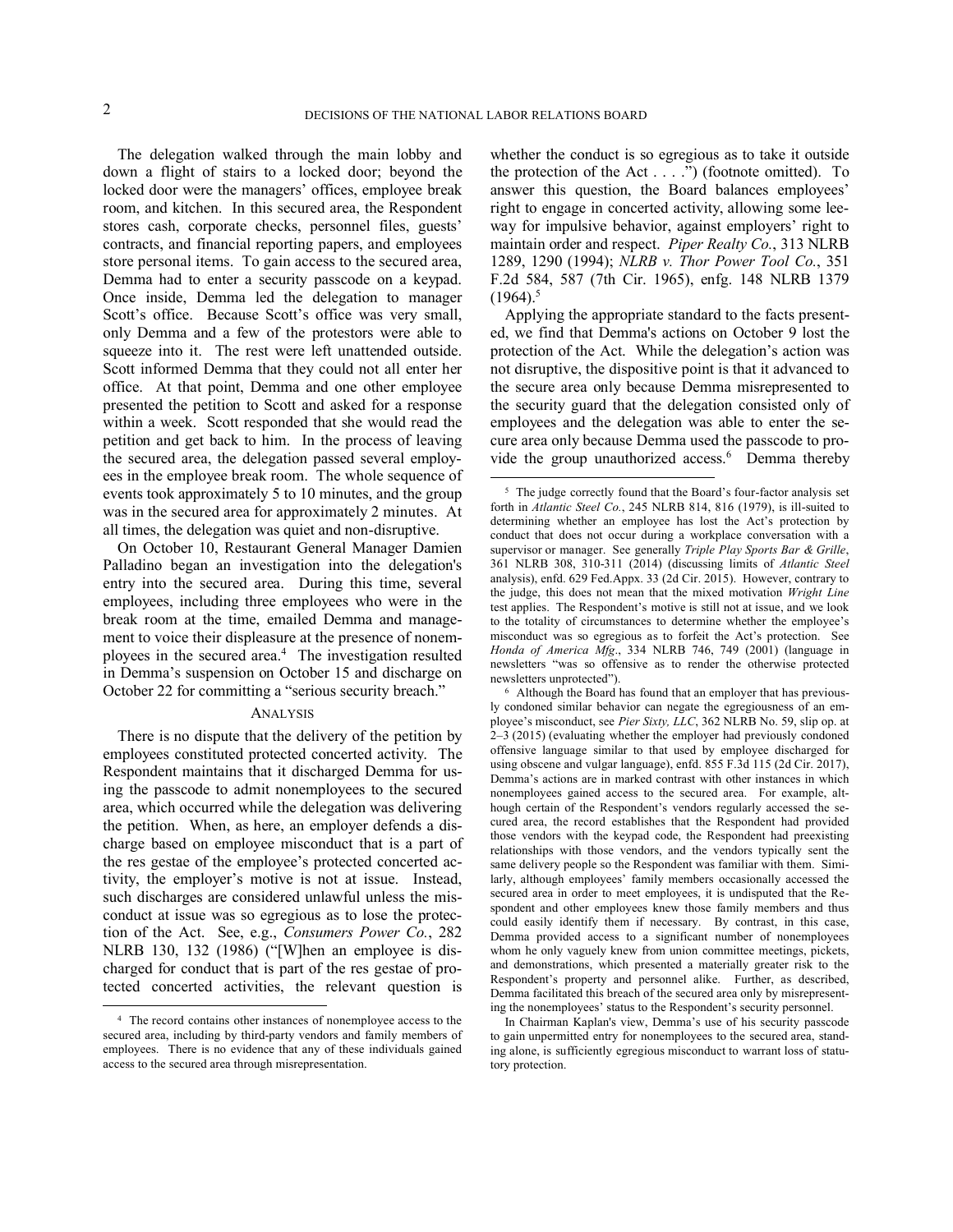flagrantly violated the hotel's security protocol and unnecessarily placed at potential risk the security of other employees and the Respondent's property, including valuables, confidential files, and financial documents. This breach of security cannot be dismissed as an impulsive act. It was a predetermined course of action. Demma knew that there were nonemployee union representatives in his delegation and that, if he were to present the petition to Scott while she was in her office, he would have to breach the hotel's security protocol by improperly using the passcode to provide the nonemployee members of the delegation access to the secured area. Compare *Akal Security, Inc.*, 354 NLRB 122, 126 (2009) (employees lost the protection of the Act by failing to follow security procedures), incorporated by reference in 355 NLRB 584 (2010).

Based on the circumstances of this case, we conclude that Demma engaged in sufficiently egregious misconduct to forfeit the Act's protection. Accordingly, the Respondent did not violate Section 8(a)(1) by discharging him.

### ORDER

The recommended Order of the administrative law judge is adopted and the complaint is dismissed.

Dated, Washington, D.C. February 28, 2018

| Marvin E. Kaplan,   | Chairman |
|---------------------|----------|
| Mark Gaston Pearce, | Member   |
| Lauren McFerran,    | Member   |

(SEAL) NATIONAL LABOR RELATIONS BOARD

*Andrea James, Esq.,* for the General Counsel. *Brian M. Stolzenbach, Esq., Karla Sanchez, Esq.,* and *Christopher W. Kelleher, Esq,* for the Respondent.

*David L. Barber, Esq*., for the Charging Party*.*

# DECISION

#### STATEMENT OF THE CASE

CHRISTINE E. DIBBLE, Administrative Law Judge. This case was tried in Chicago, Illinois, on May 18 and 19, 2016. Unite Here Local 1, AFL–CIO (the Union), filed the charge in Case

13–CA–162485 on October 22, 2015.<sup>1</sup> The Regional Director for Region 13 of the National Labor Relations Board (NLRB/the Board) issued the complaint and notice of hearing on January 25, 2016. The Respondent filed a timely answer on February 9, 2016, denying all material allegations in the complaint.

The complaint alleges that the Respondent violated Section 8(a)(1) of the National Labor Relations Act (NLRA/the Act) when on or October 22, the Respondent discharged employee Evan Demma for engaging in concerted protected activity.

On the entire record, including my observation of the demeanor of the witnesses, and after considering the briefs filed by the General Counsel, the Respondent, and the Charging Party I make the following

#### FINDINGS OF FACT

#### I. JURISDICTION

The Respondent, a limited liability company, operates hotels and restaurants in Chicago, Illinois, and other cities. The Respondent, for the past calendar year, derived gross revenue in excess of \$500,000; and purchased and received at its Chicago facility goods and services in excess of \$5000 directly from points outside the State of Illinois. Therefore, I find that at all material times it has been an employer engaged in commerce within the meaning of Section 2(2), (6), and (7) of the Act.

### II. ALLEGED UNFAIR LABOR PRACTICES

### *A. Overview of Respondent's operation*

The Respondent, a limited liability company, operates hotels and restaurants in Chicago, Illinois, among other cities. The hotel and restaurant at issue are the Hotel Burnham (the Burnham) and Atwood Café (the Atwood). The Atwood is located within the Burnham which is housed in a historical building in Chicago's downtown business district. The public can access the Atwood through the lobby of the Burnham which has an entrance on Washington Street. The Atwood also abuts State Street and has a patio for outdoor dining in the warmer months. The Respondent employs, among others, housekeepers and managers at the Burnham; and managers, servers, "busboys," food runners, and bartenders at the Atwood.

Damien Palladino (Palladino) has been employed by the Respondent for 8 years and is the current general manager of the Atwood. He is responsible for overseeing its overall operations. During the period at issue Brian Millman was the executive chef and part of the management staff. The remaining management and administrative staff for the Burnham and the Atwood included, among others: Hotel General Manager Tonya Scott (Scott), Atwood Manager John Radosevich (Radosevich), Atwood Manager Kelly Stepto (Stepto), Sous Chef Ryan Bell (Bell), Human Resources Director Samantha Polk (Polk), Senior Regional Director of People and Culture for the Kimpton Group Jennifer Hayes (Hayes), Assistant Director of Finance

l

<sup>1</sup> All dates are in 2015, unless otherwise indicated. In addition, at the start of the hearing, the General Counsel moved to amend the complaint to correct the name of the Respondent in the caption and in the introductory paragraph of the complaint to read as stated in the above caption.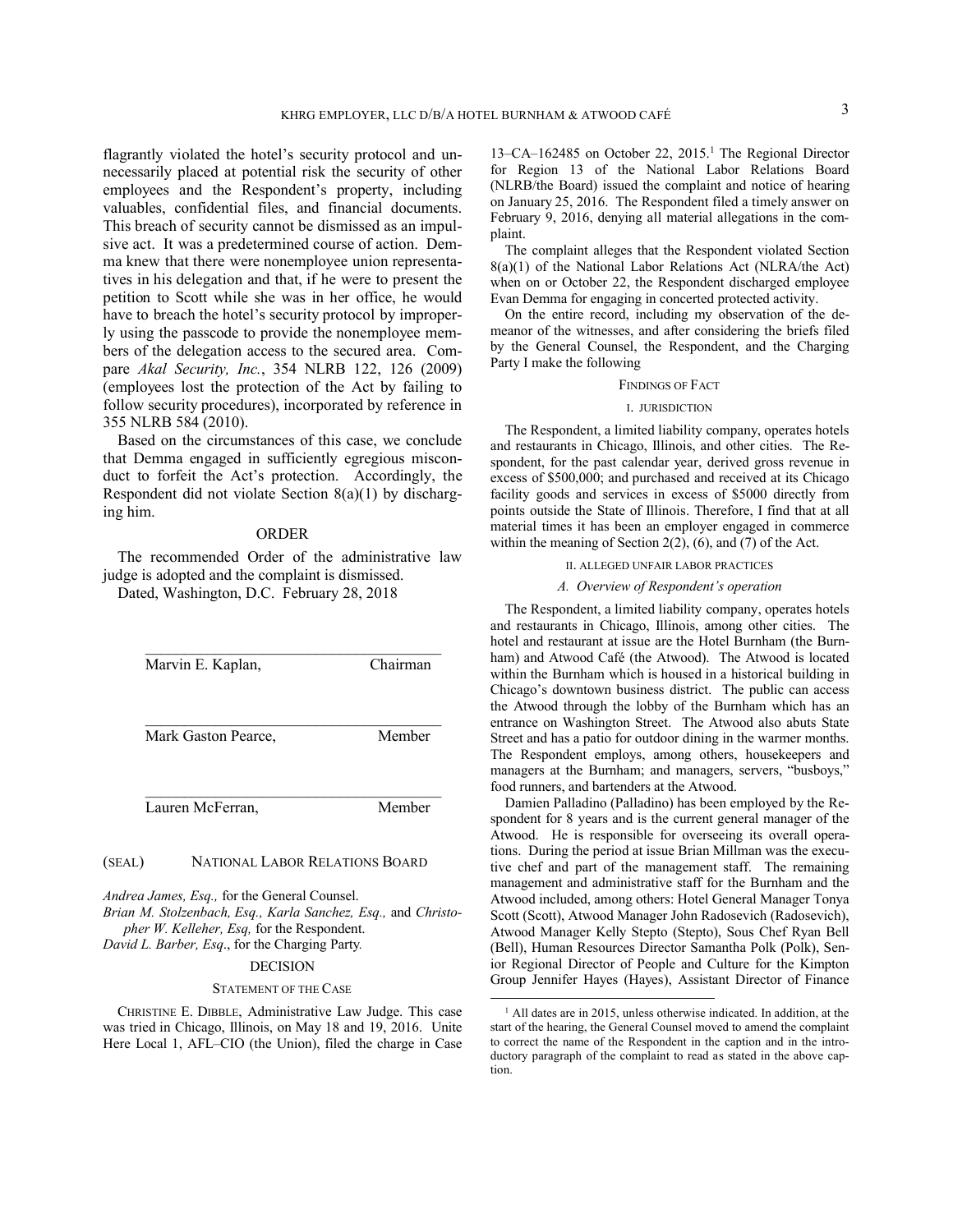-

l

Angel Patterson (Patterson), and staff accountant Yuliya Shegarfi (Shegarfi).<sup>2</sup> Although the Burnham and the Atwood have a separate management teams overseeing their staffs (e.g., housekeepers, hotel maintenance, servers), they are served by the same administrative personnel.

# *B. October 9, Employee Demonstration*

By October 9, the Union had been engaged in a lengthy campaign to get the Respondent to agree to a card-check and neutrality agreement with the Union. The Union had a committee with about six committee members who worked on the effort and assisted in planning and coordinating other union organizing activities. Evan Demma, a server at the Atwood and avid union organizer, was a part of the committee and the organizing campaign. As a committee member, Demma helped in the effort to organize the Burnham and the Atwood workers. In November 2014, for example, Demma, a group of the Atwood employees, and a priest entered the Burnham to present a petition to Scott about working conditions. In addition, from October 2014 to 2015, Demma participated in about 20 to 30 union organized demonstration in front of the Atwood. He also joined in two union organizing protests from January to February. From March to May, Demma increased his participation in union protests outside the Atwood to once a week; and again between May and September when he joined in union protests twice a week.

For the month leading up to October 9, the union committee members had worked on planning a demonstration to occur on October 9. On October 9, the Union's demonstration began about 4:30 p.m. in front of the Burnham and the Atwood with about 100 workers from various employers throughout the city of Chicago. Some of the protestors held signs reading "No Contracts—Unite Here Local 1." One of the goals of this demonstration was to make management aware of the working conditions and injuries suffered by the Burnham's housekeeping staff. In order to maintain order and not block the entrance to the hotel and restaurant, the Union brought in marshals. One of the marshals was Rachael Brumleve (Brumleve), a union employee, who was responsible for ensuring that the demonstrators did not block the public sidewalks, passageways and hotel and restaurant entrances. The demonstration lasted approximately 2 hours.

### *C. Workers Delivery of Petition to Management on October 9*

Approximately 30 minutes into the October 9 demonstration, Demma, along with his corworker KarinaTufino (Tufino) and about 20 other demonstrators went to confront Scott by entering the Burnham's lobby through the public entrance facing Washington Street. Tufino, Vina Arceo (Arceo), Edgar Vasquez (Vasquez), Sylverio Arrenos (Arrenos), and Victor Pariente (Pariente) were Demma's coworkers and part of the group of 20 demonstrators. The remaining, approximately 12, demonstrators worked either for other Kimpton properties in Chicago

or for other unknown employers. The group's intention was to go to Scott's office and deliver a petition detailing the housekeeping staff's complaints of experiencing excessive pain while performing their job duties and recommendations for reducing the injuries.

Upon entering the building, the group encountered a security guard working at the property. He blocked their entrance and informed them that management would only allow four employees to go downstairs to the executive offices and the employees' only area. Demma responded that all of the demonstrators with him worked for the Respondent and had a right to deliver the petition to management. Therefore, the security guard allowed them to pass. The group proceeded through the Burnham's lobby, past the lobby side entrance of the Atwood, and down a flight of stairs. The stairs opened onto an open public area of the basement with public restrooms and several locked doors. The locked doors led to the employee locker room and break room, the Atwood's kitchen, mechanical room, plumbing/electrical/fire room, food and beverage office, housekeeping office, and administrative and management suite of offices.<sup>3</sup> Once on the basement level, Demma and the group of about 20 demonstrators proceeded towards Scott's office passing the kitchen area, housekeeping office, and employee break room.

The area containing the management offices is secured by two doors with passcode protected keypads. As an employee of the Respondent, Demma had a passcode to unlock the doors to the secured areas of the basement level of the building.<sup>4</sup> After leading the group of protestors to the lower level, Demma entered the passcode into the keypad. The group walked through the door into a small common area for the management and administrative offices. Demma continued into Scott's office, which was one of the offices off of the common area. Because Scott's office was very small, only Demma and a few of the protestors were able to squeeze into it. Scott protested that they could not all come into her office; and she would only speak with Demma and Tufino. At this point Demma told Scott that their only purpose was to deliver to her a petition which detailed problems with the working conditions experienced by the housekeepers. He asked that she respond to the petition by October 16. Scott informed him that she would read it and get back with him. The encounter with Scott lasted about 5 to 10 minutes. The group was then escorted out of the building by Radosevich.<sup>5</sup> As they were leaving, the group passed a few

<sup>5</sup> Contrary to Demma's testimony, Tufino testified that no one escorted them out of the building after their encounter with Scott. Re-

<sup>2</sup> Abbreviations used in this decision are as follows: "Tr." for transcript; "GC Exh." for General Counsel's exhibit; "R. Exh." for Respondent's exhibit; "CP" for Charging Party's exhibit; "GC Br." for the General Counsel's brief; "R. Br." for Respondent's brief; and "CP Br." for Charging Party's brief.

<sup>&</sup>lt;sup>3</sup> The administrative and management office suite contains confidential information and valuable items. It is undisputed that in these secured areas Respondent stores cash, corporate checks, personnel files, guests' contracts, and financial reporting papers.

<sup>4</sup> The Respondent's vendors are allowed into the basement's secured areas because that is where goods are received. Certain of the Respondent vendors are given the passcode for access to the secured areas of the basement level of the building. These vendors are the ones who: deliver prior to any of the employees arriving at work (about 5:30) a.m.); vendors that regularly deliver to the Burnham or the Atwood; and vendors that arrive during the Respondent's busiest times (e.g., lunch, dinner).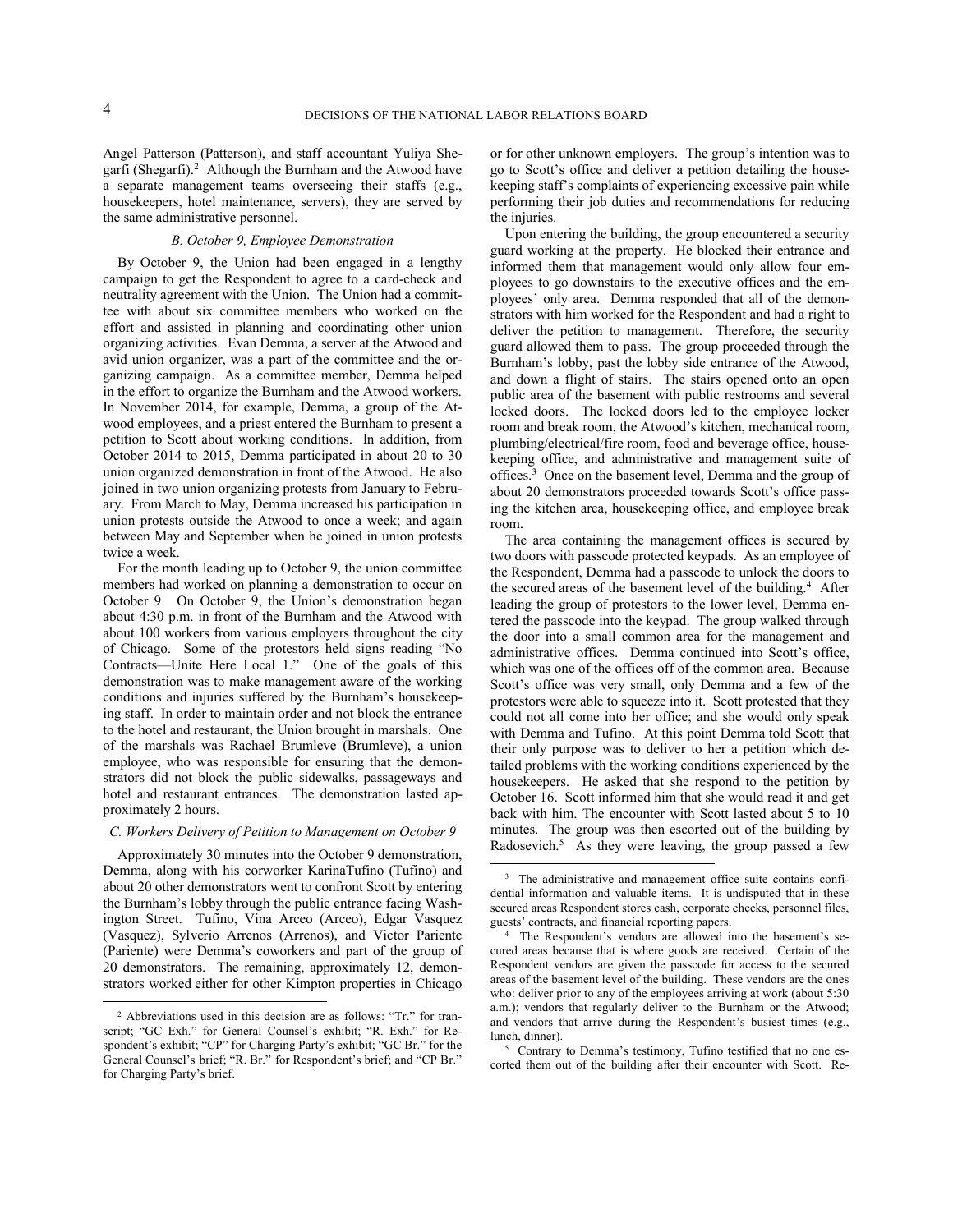employees in the employee break room. On their way out of the building, Demma and the protestors did not speak to anyone, chant or take any other disruptive action. Upon exiting the building, the group rejoined the other individuals demonstrating outside in front of the Atwood.

# *D. Post October 9 Demonstration*

After participating in the October 9, demonstration, Demma was not scheduled to return to work until October 15. During the period from October 9 to 14, he was not contacted by management. However, Demma began to receive emails from about nine coworkers complaining about him entering the secured area on October 9 with other protestors. The coworkers expressed anger and concern about Demma allowing nonemployees to access the secured areas without authorization from management. Polk, Radosevich, Palladino, and Stepto were copied on the email chain.

On October 10, Demma emailed Palladino requesting a meeting because he wanted management to stop his coworkers from sending him what he felt were harassing emails. Palladino responded on October 12, informing him that they could meet in a couple of days. By email dated October 14, Demma asked for the status of his request to meet with Palladino and Hayes to discuss the daily email he had been receiving from coworkers. Hayes suggested that they meet the following morning but Demma replied that he had a prior appointment. After that exchange, there was no further communication between the parties about rescheduling the meeting.

### *E. October 15 meeting between Demma and management*

When Demma returned to work on October 15, Palladino approached him to say that management was ready to meet with him. Demma asked for Tufino to attend the meeting as his witness; and she was allowed to participate but told that she could not speak. The meeting, held in the executive offices, included: Demma, Tufino, Palladino, Hayes, and Polk. Hayes began the meeting by asking Demma why he felt that his colleagues were harassing him. When Demma responded that he felt the emails had a harassing tone, Hayes replied, "Just like you have your opinion, they have theirs." (Tr. 78.) Hayes then asked Demma if he was the person who entered the security code to access the executive offices with the group of protestors on October 9. Demma answered that he "didn't know." She again prompted him to remember if he used the door code to access the executive suites, and Demma reiterated that he "didn't know." After this exchange, Hayes informed him that management had a videotape of him entering the code into the keypad. She admonished him that his action constituted a serious security breach; and he was suspended until a more thorough investigation of the incident could be conducted. The meeting concluded and Palladino escorted Demma out of the building. Tufino, who was not questioned by management in the meeting, returned to work.

*F. Investigation into October 9 Security Breach*

Palladino had been in his office with Chef Millman on Octo-

l

ber 9, when a server, Mimi Holland, came into his office to tell him that there were protestors in the secured area of the basement. He ran to Scott's office and saw a large group of about 20 people coming out of the executive suite. Palladino recognized that about six of the protestors were employees of the Burnham or the Atwood. After the incident, on October 10, Palladino viewed the Respondent's security footage, which showed Demma entering the passcode into the keypad and leading a group of about 20 protestors into the secured area. As part of his investigation into the incident Palladino: (1) viewed the security footage several times; (2) conducted the meeting with Demma that occurred on October 15 to question him and listen to his explanations; and (3) asked employees who worked on October 9, to tell him what, if anything, they witnessed on that day. Demma was also asked to submit a written statement about his version of the October 9 events. After taking the aforementioned steps, Palladino consulted with Chef Millman, Polk, Scott, and Hayes about what he saw on the videotape; and discussed with them their opinion on what, if any, action should be taken against Demma. Due to her position as the human resources director, Palladino consulted with Polk on about five or six occasions regarding his investigation into Demma's action. Polk voiced her opinion about what she saw on the security tape and made recommendations on how Palladino should proceed. Since, as the general manager of the Atwood, Palladino did not have authority over the Burnham's staff, he did not involve its general manager in the investigation or interview the housekeeping or hotel staff. Palladino admitted, however, that he discussed with Scott (and several other managers) the videotape of the incident because she was the reason Demma and the protestors entered the secured area on October 9.

#### *G. October 22, the Respondent Terminates Demma*

On October 21, Palladino asked Demma to meet with him and Hayes the next day. Consequently, on October 22, Demma, Tufino, Palladino, and Hayes met in the executive offices. Hayes began the meeting by informing Demma that he was terminated because his act of entering the passcode into the secured door and allowing the protestors, many of whom were not the Respondent's employees, to enter which was a "serious security breach." Demma objected and accused management of singling him out for adverse action because of his union activity. In response, Hayes reiterated that he had committed a serious security breach. Demma was given a copy of the termination letter, a bag to place his personal belongings in, and escorted out of the building.

By April 2016, the workers' continued agitation resulted in them voting in the Union to represent the Burnham's housekeeping staff.

#### III. DISCUSSION AND ANALYSIS

#### *A. Legal Standards*

Section 8(a)(1) of the Act provides that it is an unfair labor practice for an employer to interfere with, restrain, or coerce employees in the exercise of the rights guaranteed in Section 7 of the Act. The rights guaranteed in Section 7 include the right "to form, join, or assist labor organizations, to bargain collectively through representatives of their own choosing, and to

gardless, I do find that this discrepancy is insignificant and not relevant to the ultimate decision on the merits of the complaint.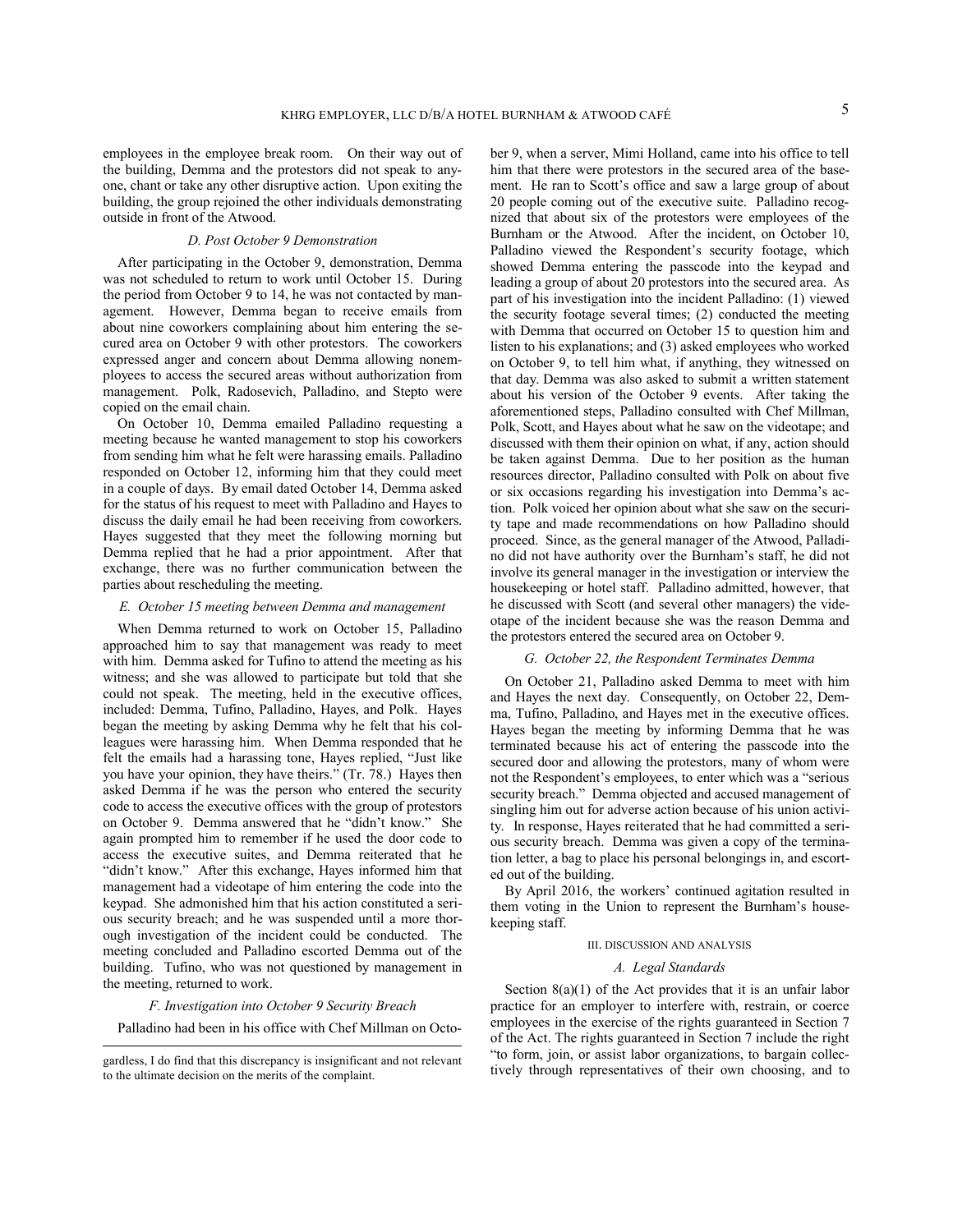engage in other concerted activities for the purpose of collective bargaining or other mutual aid or protection." See *Brighton Retail, Inc*., 354 NLRB 441, 441 (2009).

In *Meyers Industries (Meyers I)*, 268 NLRB 493 (1984), and in *Meyers Industries (Meyers II),* 281 NLRB 882 (1986), the Board held that "concerted activities" protected by Section 7 are those "engaged in with or on the authority of other employees, and not solely by and on behalf of the employee himself." However, the activities of a single employee in enlisting the support of fellow employees in mutual aid and protection is as much concerted activity as is ordinary group activity. Individual action is concerted if it is engaged in with the object of initiating or inducing group action. *Whitaker Corp.*, 289 NLRB 933 (1988). A conversation can constitute concerted activity when "engaged in with the object of initiating or inducing or preparing for group action or [when] it [has] some relation to group action in the interest of the employees." *Meyers II*, supra, 281 NLRB at 887 (quoting *Mushroom Transportation Co.,* 330 F.2d 683, 685 (3 Cir. 1964)). The object of inducing group action, however, need not be expressed depending on the nature of the conversation. *Hoodview Vending Co.*, 359 NLRB 355, 358–359 (2012).

An employer violates Section 8(a)(1) of the Act if it disciplines or discharges an employee for engaging in activity that is "concerted" within the meaning of Section 7 of the Act. If it is determined that the activity is concerted, a violation of Section  $8(a)(1)$  will be found if the employer knew of the concerted nature of the employee's activity, the concerted activity was protected by the Act, and the adverse employment action was motivated by the employee's protected, concerted activity. *Relco Locomotives Corp*., 358 NLRB 37 (2012) (citing *Meyers Industries*, 268 NLRB 493, 497 (1984), remanded sub nom. *Prill v. NLRB* 755 F.2d 941 (D.C. Cir. 1985), cert. denied 474 U.S. 948 (1985), supplemented 281 NLRB 882 (1986), affd. sub nom. *Prill v. NLRB*, 835 F.2d 1481 (D.C. Cir. 1987), cert. denied 487 U.S. 1205 (1988)). Once the General Counsel establishes such an initial showing of discrimination, the employer may present evidence, as an affirmative defense, showing it would have taken the same action even in the absence of the protected activity. The General Counsel may offer evidence that the employer's articulated reasons are pretext or false. *Relco,* supra.

As with 8(a)(3) discrimination cases, the Board applies the *Wright Line*<sup>6</sup> analysis to 8(a) (1) concerted activity cases that involve an employer's motivation for taking an adverse employment action against employees. *Hoodview Vending Co.,* supra; *Saigon Gourmet Restaurant, Inc*., 353 NLRB 1063, 1065 (2009). The burden is on the General Counsel to initially establish that a substantial or motivating factor in the employer's decision to take adverse employment action against an employee was the employee's union or other protected activity. In order to establish this initial showing of discrimination, the evidence must prove: (1) the employee engaged in concerted activities; (2) the concerted activities were protected by the Act; (3) the employer knew of the concerted nature of the activities;

-

and (4) the adverse action taken against the employee was motivated by the activity. Once the General Counsel has met its initial showing that the protected conduct was a motivating or substantial reason in employer's decision to take the adverse action, the employer has the burden of production by presenting evidence the action would have occurred even absent the protected concerted activity. The General Counsel may offer proof that the employer's articulated reason is false or pretextual. *Hoodview Vending Co.,* supra 359 NLRB 355, at 359*.* Ultimately, the General Counsel retains the ultimate burden of proving discrimination. *Wright Line,* id. However, where "the evidence establishes that the reasons given for the Respondent's action are pretextual—that is, either false or not in fact relied upon—the Respondent fails by definition to show that it would have taken the same action for those reasons, absent the protected conduct, and thus there is no need to perform the second part of the *Wright Line* analysis." *Golden State Foods Corp.*, 340 NLRB 382, 385 (2003) (citing *Limestone Apparel Corp*., 255 NLRB 722 (1981), enfd. 705 F.2d 799 (6th Cir. 1982)). The *Wright Line* analysis is not applicable when there is no dispute that the employer took action against the employee because the employee engaged in protected concerted activity. *Phoenix Transit System*, 337 NLRB 510, 510 (2002), enfd. 63 Fed.Appx. 524 (D.C. Cir. 2003).

While a case involving adverse action against an employee who engaged in protected concerted activity is properly analyzed under a *Wright Line* analysis, if the evidence shows that the employee engaged in an outburst of an egregious nature, the employee may lose protection of the Act. In *Atlantic Steel*<sup>7</sup> the Board established several factors that must be considered in determining whether an employee who is engaged in concerted protected activity loses protection of the Act because of opprobrious conduct. The factors to consider are: (1) the place of the discussion; (2) the subject matter of the discussion; (3) the nature of the employee's outburst; and (4) whether the outburst was, in any way, provoked by an employer's unfair labor practice. *Atlantic Steel* at 816. Therefore, a balancing of these factors is required to render a decision on the ultimate question.

#### *B. Wright Line Versus Atlantic Steel Analysis*

The General Counsel argues that the *Atlantic Steel* balancing test is appropriate in this case because the reason for Demma's termination is part of the *res gestae* of his protected concerted activity. The Respondent counters that the *Atlantic Steel* balancing test applies only to cases involving verbal outbursts or offensive language. Moreover, the Respondent argues that the factors in the *Atlantic Steel* balancing test are "incompatible with non-verbal conduct; and there are no Board cases that apply the balancing test to "a security breach or any other nonverbal misconduct." (R. Br. 17.)

I agree with the Respondent and reject the General Counsel's argument because I cannot find any Board law or case law to support the proposition that the *Atlantic Steel* balancing test applies to nonverbal conduct. Likewise, the General Counsel failed to present case law to support its argument on this point. Consequently, I find that this case is properly analyzed under

l

<sup>6</sup> 251 NLRB 1083, 1089 (1980), enfd. 662 F.2d 899 (1st Cir. 1981), cert denied 455 U.S. 989 (1982).

<sup>7</sup> 245 NLRB 814 (1979).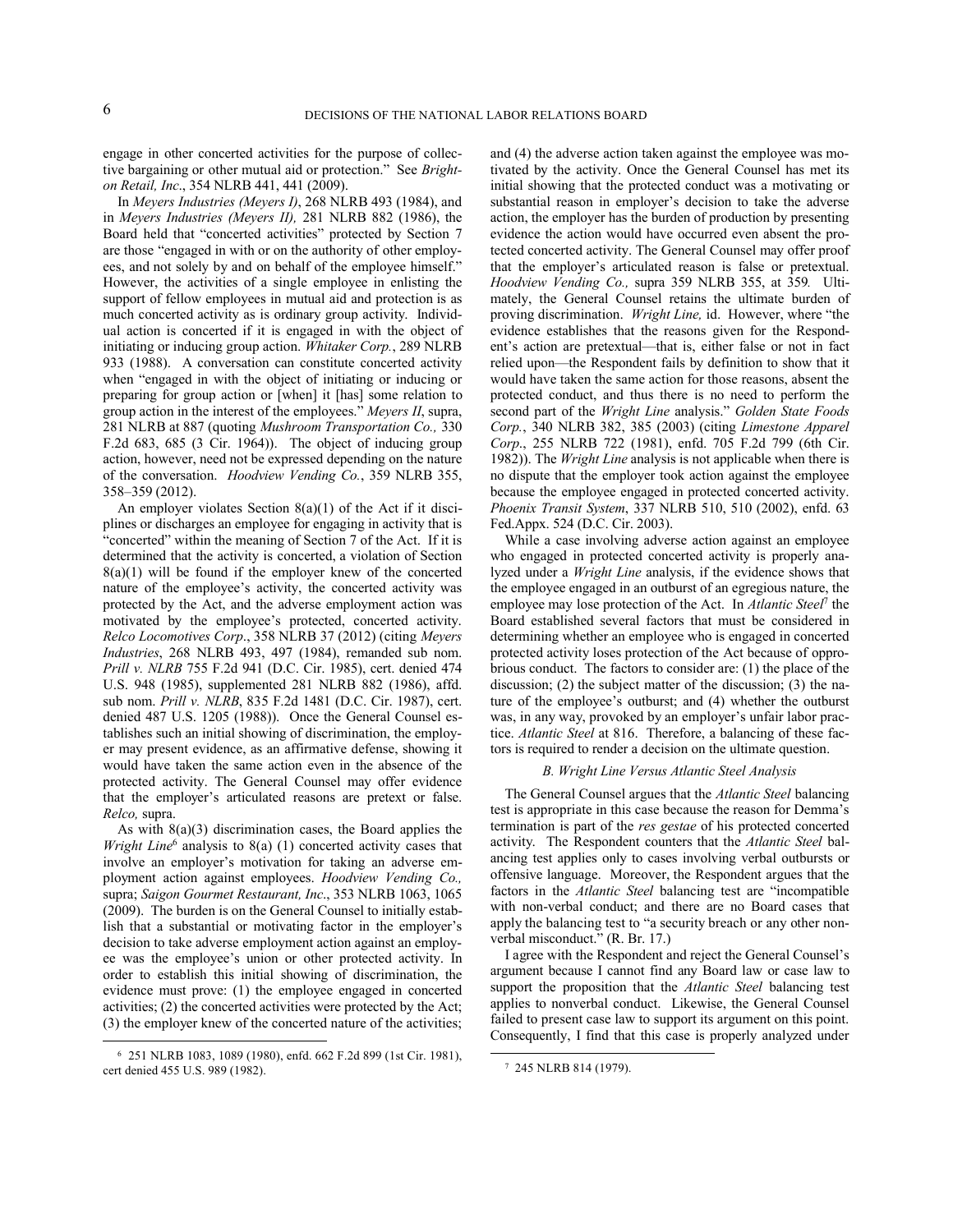*Wright Line*.

#### *C. October 22, Respondent Terminates Demma*

The General Counsel alleges that the Respondent violated Section  $8(a)(1)$  of the Act by terminating Demma for engaging in protected concerted activity effective October 22. The General Counsel contends that factors pointing to evidence of the Respondent's unlawful termination of Demma are: (1) management's "sham" investigation into the charges against Demma; (2) the close timing between Demma's protected concerted activity and his termination; (3) instances of other employees engaged in similar conduct without being subjected to adverse employment actions; and (4) failure of the Respondent to take action against anyone else involved in the incident other than Demma.

The Respondent denies that Demma's union activity was a factor in its decision to terminate him. Further, the Respondent insists that the union's campaign against the Respondent was not protected activity; therefore, Demma's action of delivering the petition was likewise not protected under the Act. Regardless, the Respondent insists that Demma was discharged for breaching security, and not because he submitted a petition to Scott complaining about working conditions.

Based on the evidence, I find that the General Counsel has failed to establish that the termination of Demma violated Section 8(a) (1) for the reasons discussed below.

A *Wright Line* analysis is appropriate in this case because the Respondent's motive is at issue. Despite the Respondent's argument, the evidence is clear that Demma engaged in protected concerted activity when he, along with a group of protestors, delivered a petition to Scott detailing their issues with certain working conditions. The Board has held that employees who submit petitions to employers are engaging in protected concerted activity if the petition concerns unfair treatment or issues affecting their terms and conditions of employment. *Texas Dental Assn.,* 354 NLRB 398 (2009), reconsideration denied 354 NLRB 957 (2009) (employees anonymously emailed petition is protected concerted activity because the petition detailed concerns about management and unfair treatment); *Crowne Plaza,* 357 NLRB 1097 (2011) (petition concerning working conditions protected concerted activity); *Liberty National Products, Inc.,* 314 NLRB 630 (1994) (petition complaining about delay in receiving paychecks is protected concerted activity); *Clean Power, Inc*., 316 NLRB 496 (1995) (petition concerning complaints of employees being overworked is protected concerted activity). The evidence is undisputed that Demma lead a group of workers into management's office to deliver a petition concerning the working conditions of housekeeping staff. Likewise, it is undisputed that the Respondent was aware of this activity because Demma delivered the petition to Scott, the hotel's general manager. Also, it is clear that the termination constitutes an adverse employment action.

Therefore, the next factor to consider is whether Demma's protected activity was a substantial or motivating factor in the Respondent's decision to terminate his employment. Upon such a showing, the Respondent then must present evidence that it would have discharged Demma even absent the protected

concerted activity. See *Correctional Medical Services*, 356 NLRB 277, 278 (2010). I find, however, that the General Counsel has failed to prove this final prong of its initial burden.

In its brief, the General Counsel argues that discriminatory animus can be inferred from: (1) the "sham" investigation conducted by Palladino; (2) the timing of Demma's termination; (3) Respondent's failure to discipline other employees for similar security violations; and (4) Respondent's failure to discipline other employees who followed Demma into Scott's office. I, however, do not find the General Counsel's argument persuasive.

The evidence established that within a day of Demma's security breach, Palladino reviewed the videotape of his actions. Over the next several days, Palladino continued the investigation into Demma's action by consulting with other managers about what appeared on the videotape, requesting statements from employees who witnessed the incident on October 9, asking Demma for a statement detailing his version of the incident, convening a meeting between Demma and management to discuss the incident, and consulting with the Respondent's human resources unit. The General Counsel makes the argument that because Palladino discovered by October 10, that Demma was the person who entered the passcode to open the door into the secured area "the investigation should have stopped there."(GC Br. 19.) I cannot understand the logic of this argument. It appears that the General Counsel is arguing that the Respondent should be penalized for taking the time to conduct a detailed investigation. The evidence makes clear to me that the Respondent did conduct a thorough investigation which weighs against a finding of discriminatory animus.

Moreover, unlike the General Counsel, I do not find it suspicious that Palladino did not question any housekeeping employees about the events on October 9. Palladino had the best and most objective evidence, the videotape, of whether Demma was the person who entered the passcode that allowed the protestors to enter into the secured area. Consequently, his interest was in what, if any, disruption other employees saw Demma and the demonstrators commit. I also find plausible and credible Palladino's testimony that as the general manager of the restaurant and with no managerial authority over the housekeeping staff, his investigation did not include them unless a member of the housekeeping staff had been in the employee break room and witnessed the incident of October 9.

I also find that the timing of Demma's termination does not support a finding of discriminatory animus. The General Counsel argues that the "close timing between delivering the petition and Respondent's series of adverse actions support Respondent's discriminatory motive." It is undisputed that Demma accessed the secured door and delivered the petition to Scott about working conditions within minutes of each other. Consequently, one cannot separate the timing of Demma's termination from his submission of the petition or accessing the keypad to enter the secured area with nonemployees. Demma was terminated quickly because it did not take long for an investigation to reveal that he was the person who entered the passcode into the secured door and led nonemployees into the private area containing the managerial suite. The additional time taken to investigate the incident was used to determine